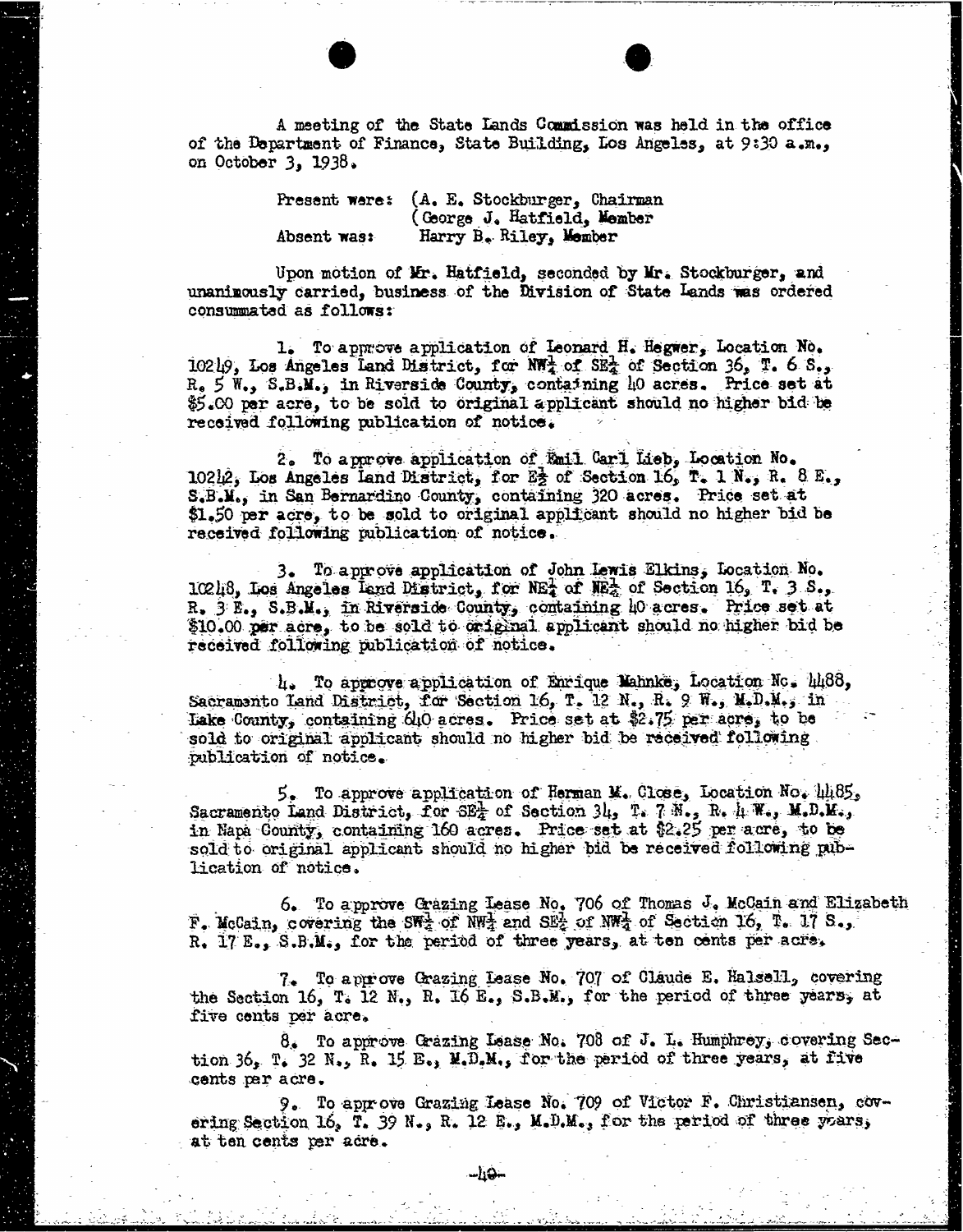Upon motion of Mr. Hatfield, seconded by Mr. Stockburger, and unanimously carried, acts of the Executive Officer were confirmed as follows:

1. Selection upon behalf of Howard V. Jack to purchase with State scrip the NW<sub>4</sub> of NW<sub>4</sub> of Section 15, T. 25 S., R. 18 E., M.D.M., containing 40 acres, accompanied with \$207 to cover cost of State scrip of \$5 per acre, and f fees of this office and the U. S. Land office;

2. Issuance of two duplicate certificates of purchase covering Locations 11068, San Francisco Land District, and 8134, Los Angeles Land District;

3. For issuance of certificate requesting Governor to issue patent to Edward Asebez for SE<sub>4</sub> of SE<sub>4</sub> of Sec. 23, T. 26 S., R. 9 E., M.D.M., containing 40 acres.

4. For issuance of certificate of restitution No. 18809 in the sum of \$50.19 to Griffith Henshaw under Section 3519 of the Political Code.

Upon motion of Mr. Hatfield, seconded by Mr. Stockburger, and unanimously carried, the Executive Officer was authorized and directed to approve assignment of lease from Cecil Wilbur to Mrs. Gabriel at Delhi State Land Settlement for Lots 3 and 1, Block 25, and to amend description in lease heretofore issued to H. D. Hyde for certain premises in Fish Canyon.

The Executive Officer presented application of Submarine Oil Company for extension of State Oil and Cas Lease No. 17. In discussion it was decided that no action would be taken at this time upon the application.

Recess was then taken at 12 noon. The meeting was resumed at 2 p.m. of the same day. Present were A. E. Stockburger, Chairman, George J. Hatfield, Member, and Harry B. Riley, Momber.

Oscar Lawler, Esq., and George Schroeder appeared upon behalf of the Natural Gas Corporation of California, being the operator of State Oil and Gas Prospecting Permit No. 388, and presented application containing outline of work proposed to be done upon the area described in the permit. It was decided by the Commission that, inasmuch as there was nothing before the Commission from permittee Sterling Carr, no action should be taken.

Upon motion of Mr. Hatfield, seconded by Mr. Riley, the Commission adopted by unanimous vote resolution as follows:

## RECITAL

The State Lands Counission is authorized by the "State Lands Act of 1938" to enter into agreements for the extraction of oil and gas fraa tidelands and submerged lands of the State of California whenever it appears to the Commission that oil and gas deposits are known or believed to be contained in such tidelands and submerged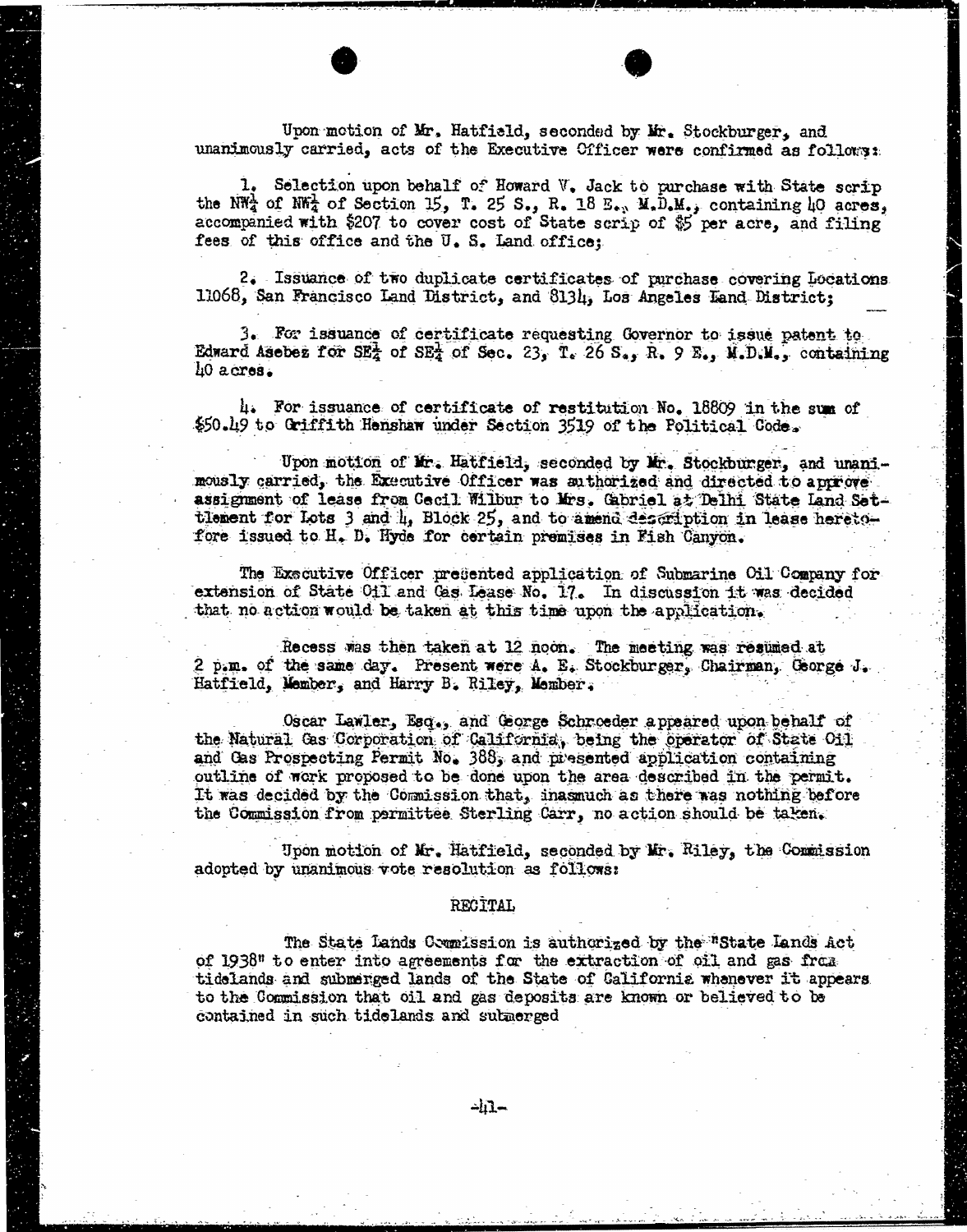lands, and may be, or are being drained by means of wells upon adjacent lands not owned by the State.

## NOW, THEREFORE, BE IT RESOLVED:

That it appears to, and is hereby the determination of, the State Lands Commission that oil and gas deposits are known to be contained in the hersinafter described tidelands and submerged lands of the State of California, and which said tide and submerged lards may be or are being drained of oil and gas by means of wells upon lands not owned by the State and adjacent to said hereinafter described todelands and submerged lands of the State.

That it is the determination of the Commission that such action be taken in the manner contemplated and authorized in the "State Lands Act of 1938" to protect the oil and gas reserves of the State of California in the hereinafter described tideland and submerged lands;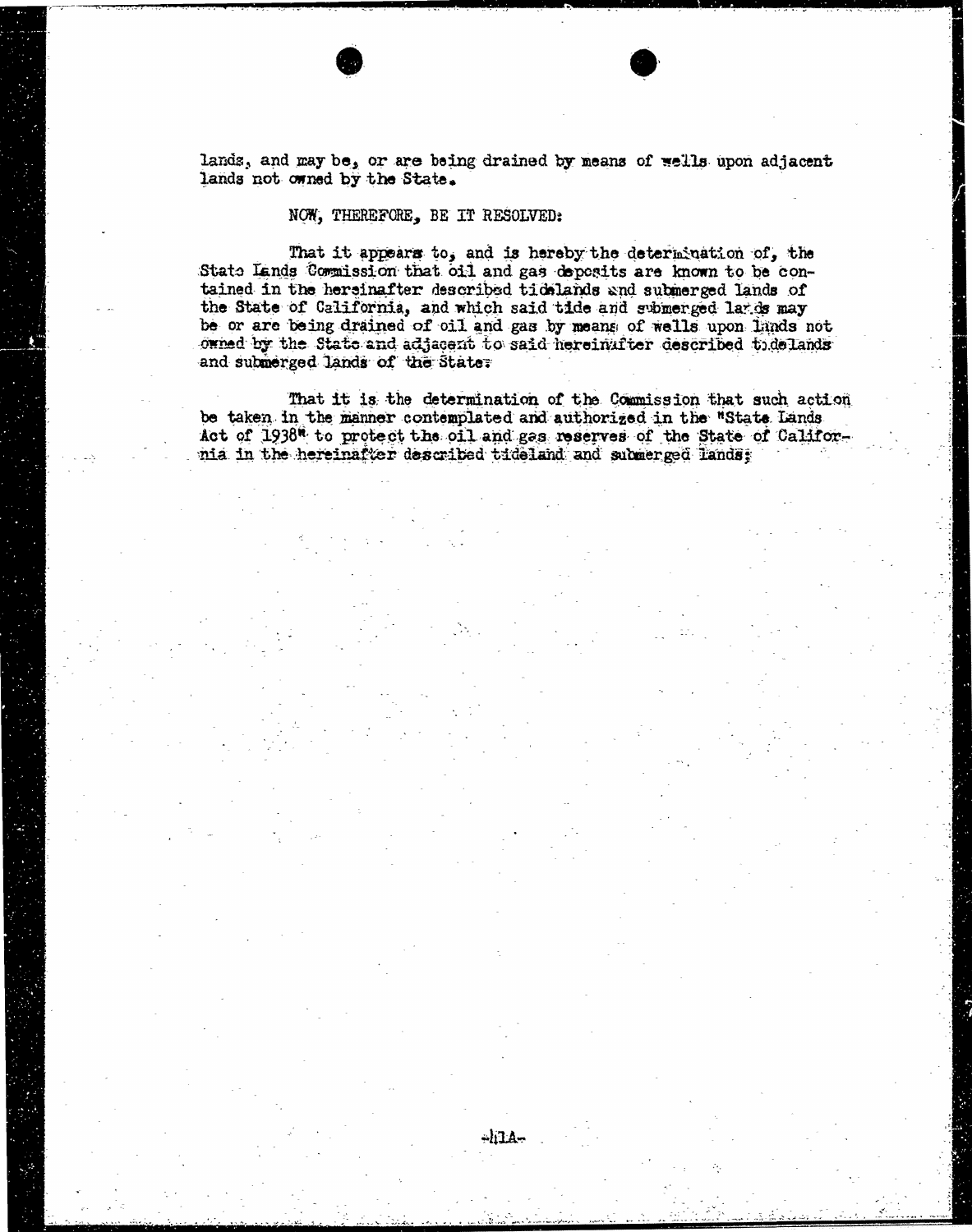That each bidder may propose to enter into an agreement with the State of California for the extraction of oil, gas and other hydrocarbons from any one or more of the hereinbefore described locations;

That each bidder, as a condition precedent to the consideration of such bidder's bid, in addition to other qualifications contained in the "State Lands Act of 1938, " shall present at the time of the delivery of such bid or bids to the State Lands Commission evidence satisfactory to the Commission of the present ability of such bidder to furnish all necessary sites and rights-of-way northerly of the northerly line of Ocean Avenue and between the easterly boundary of 10th Street and the westerly boundary of 23d Street, in the City of Huntington Beach, State of California, without cost or obligation to the State, for all operations contemplated under the provisions of form of bid, and any bid not accompanied by such evidence will be rejected by the Commission;

That evidence of the present ability of a bidder to furnish all necessary sites and rights-of way for the operations contemplated under the provisions of form of agreement for easement shall include the follows ing:

(1) The owner or owners of the real property situate northerly of the northerly line of Ocean Avenue and between the easterly line of 10th Street and thewesterly line of 23d Street, in the City of Huntington Beach, State of California, shall execute the endorsement on said agreement, acknowledging that the bidder has been granted all necessary sites, rights-of-way and easements; and

(2) Bidder shall transmit to the Commission with the bid either<br>(2) an instrument or instruments, or certified copies thereof, vesting in such bidder such sites, rights-of-way, and easements, or (b) certified copies of such instrument or instruments, together with the affidavits of the owners of property situate northerly of the northerly line of Ocean Avenue and between the easterly line of 10th Street and thewesterly line of 23d Street in the City of Huntington Beach, State of California, that the original copies of such documents have been placed in escrow to be delivered to the bidder in the event the bid is accepted;

That the findings of the Commission whether a bidder has the present ability to furnish all necessary sites and rights-of-way for all operations contemplated under the agreement for easement for which bids were submitted shall be final and conclusive;

That each bid submitted pursuant to this notice shall be accompanied by a certified or cashier's check of a responsible bank in California payable to the Treasurer of the State of California in the sum of \$2500 as a deposit of evidence of good faith, and except in the case of the successful bidder will be returned to the respective bidders, Should the successful bidder fail or refuse to execute the agreement for easement within 15 days of the award thereof by the Commission, deposit shall be forfeited to the State of California; otherwise the amount of said deposit shall be applied upon the annual rental for the first year, and the balance, if any, refunded to the grantee;

-h2∸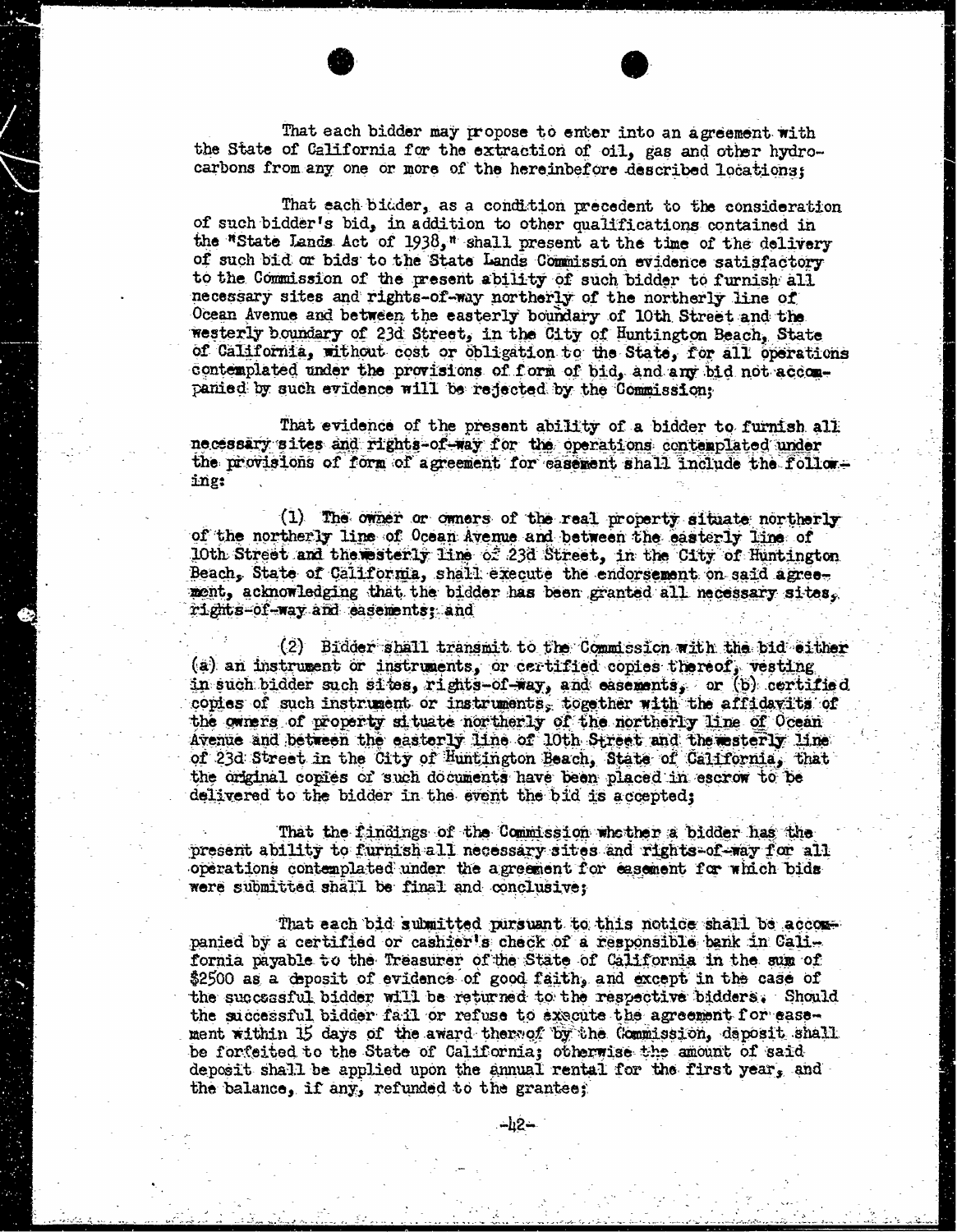That bids received pursuant to this notice will be publicly opened at 10:30 a.m., October 29, 1938, in Room 301, California State Building, Los Angeles, or at such later time and date as the Commission shall determine;

That a form of agreement for easement prepared by the Commis-<br>sion entitled "Agreement for Easement No. Huntington Beach" for each<br>of the locations hereinafter described is hereby adopted by the Commission and shall constitute the form of bid for the respective location;

That the Executive Officer of this Commission be and he is hereby directed to publish notice of intention to offer said tidelands and submerged lands of the State of California for the purpose of extraction of oil and gas therefrom, in words and figures as follows, to wit:

> NOTICE OF INTENTION OF THE STATE LANDS COMMISSION TO RECEIVE OFFERS TO ENTER INTO AGREEMENTS FOR EXTRACTION OF OIL, GAS AND OTHER HYDROCARBONS, FROM CERTAIN SUBMERGED LANDS OF THE STATE OF CALIFORNIA SITUATE IN ORANGE COUNTY, CALIFORNIA.

Notice is hereby given by the State Lands Commission, acting pursuant to the "State Lands Act of 1938" (Chapter 5, Statutes of California, Extra Session of 1938) of intention to enter into agreements for the purpose of extraction of oil, gas and other hydrocarbons from those certain ten locations of submerged lands situate in the County of Orange, State of California, and more specifically described as follows:

WELL COORDINATES OF COURSE AT -4200 FEET BEARING OF MAXIMUM ALLOWABLE<br>CATION (Origin of coordinates is intersection PERFORATED LENGTH HORIZONTAT LOCATION (Origin of coordinates is intersection PERFORATED LENGTH HORIZONTAL of centerlines of Ocean Ave. and PORTICS PORTIONS OF PORTIONS OF PROJECTIONS OF PROJECTIONS OF PROJECTIONS OF PROJECTIONS OF PROJECTIONS OF PROJECTIONS OF PROJECTIONS OF PROJECTIONS OF PROJECTIONS OF PROJECTIONS OF PROJECT 23rd St., Huntington Beach, Calif.)

|            | SOUTH                | WEST      | <b>EAST</b> |                                                    |                     |
|------------|----------------------|-----------|-------------|----------------------------------------------------|---------------------|
| $-400$     | 2165 ft.             | 1625 ft.  |             | $551^{\circ}301$ W                                 | 3200 ft.            |
| 101        | $2490$ #             | 1245 R    |             | $2:$ $\pi$ <sub><math>3</math></sub> $\pi$ , $\pi$ | 3200 #              |
| 102        | $2820$ $*$           | $860$ it  |             | $S 51930!$ W                                       | 3200 m              |
| 403        | $3115$ $#$           | $485$ "   |             | $5\,10^{\circ}30$ <sup>1</sup> W                   | 3200 #              |
| <b>TOT</b> | $3170$ m             | $100$ $n$ |             | S 40-30' W                                         | 3200 m              |
| 405        | 3895 "               |           | 390 ft.     | $5 \, 10^{\circ}30^{\circ}$ #                      | $3200$ <sup>n</sup> |
| 406        | 3490 #               |           | $735$ $"$   | S 40°30' W                                         | 2900 #              |
| 107        | 3110: #              |           | 1060 m      | S 40°30' W                                         | $2600$ $^n$         |
| 408        | $2730$ <sup>11</sup> |           | $1390$ $#$  | $S$ 40°30' W                                       | $2300$ $#$          |
| 409        | 2350 m               |           | $2715$ *    | $5 \, 10^{4}$ 30' W                                | 2000 1              |
|            |                      |           |             |                                                    |                     |

-43-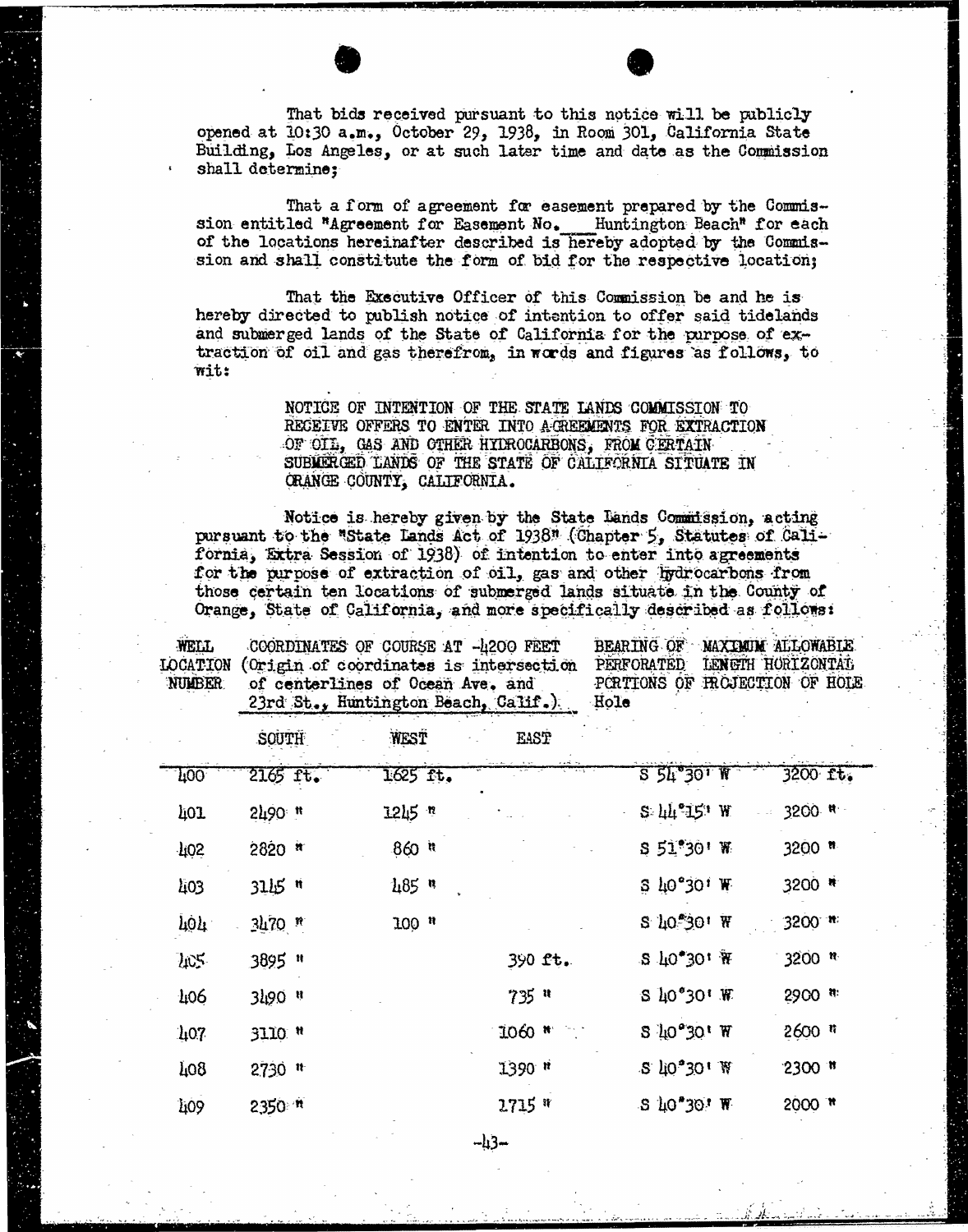Each bidder may propose to enter into an agreement with the State of California for the extraction of oil, gas and other hydrocarbons from any one or more of the hereinbefore described locations.

Each bidder, as a condition precedent to the consideration of such bidder's bid, in addition to other qualifications contained in the "State Lands Act of 1938," shall present at the time of the delivery of such bid or bids to the State Land Commission evidence satisfactory to the Commission of the present ability of such bidder to furnish all nacessary sites and rights-of way northerly of the northerly line of Ocean Avenue and between the easterly boundary of 10th Street and the westerly boundary of 23rd Street, in the City of Huntington Beach, State of California, without cost or bbligation to the State, for all operations, contemplated under the provisions of Form of bid, and any bid not accompanied by such evidence will be rejected by the Commission

Evidence of the present ability of a bidder to furnish all necessary sites and rights-of-way for the operations contemplated under the provisions of form of agreement for easement shall include the following:

(1) The owner or owners of the real property situate notherly of the northerly lins of Ocean Avenue and between the easterly line of 10th Street and the westerly line of 23d Street, in the City of Huntington Beach, State of California, shall execute the endorsement on said agreement, acknowledging that the bidder has been granted all necessary sites, rights of-way and easements; and

(2) Bidder shall transmit to the Commission with the bid either (a) an instrument or instruments, or certified copies thereof, vesting in such bidder such sites, rights-of-way, and easements, or (b) certified copies of such instrument or instruments, together with the affidavits of the owners of property situate northerly of the northerly line of Ocean Avenue and between the easterly line of 10th Street and the westerly line of 23rd Street in the City of Huntington Beach, State of California, that the original copies of such documents have been placed in escrow to be delivered to the bidder in the event the bid is accepted.

The finding of the Commission whether a bidder has the present ability to furnish all necessary sites and rights-of-way for all operations contemplated under the agreement for easement for mich bids were submitted shall be final and conclusive.

Each bid submitted pursuant to this notice shall be accompanied by a certified or cashier's check of a responsible bank in California payable to the Treasurer of the State of California in the sum of \$2500 as a deposit of evidence of good faith, and except in the case of the successful bidder #ill be returnedotexthatrespective bidders. Should the successful bidder fail or refuse to execute the agreement for easement within 15 days of the award thereof by the Commission, deposit shall be forfeited to the State of California; otherwise the amount of said deposit shall be applied upon the annual rental for the first year, and the bal- $$ ance, if any, refunded to the grantse.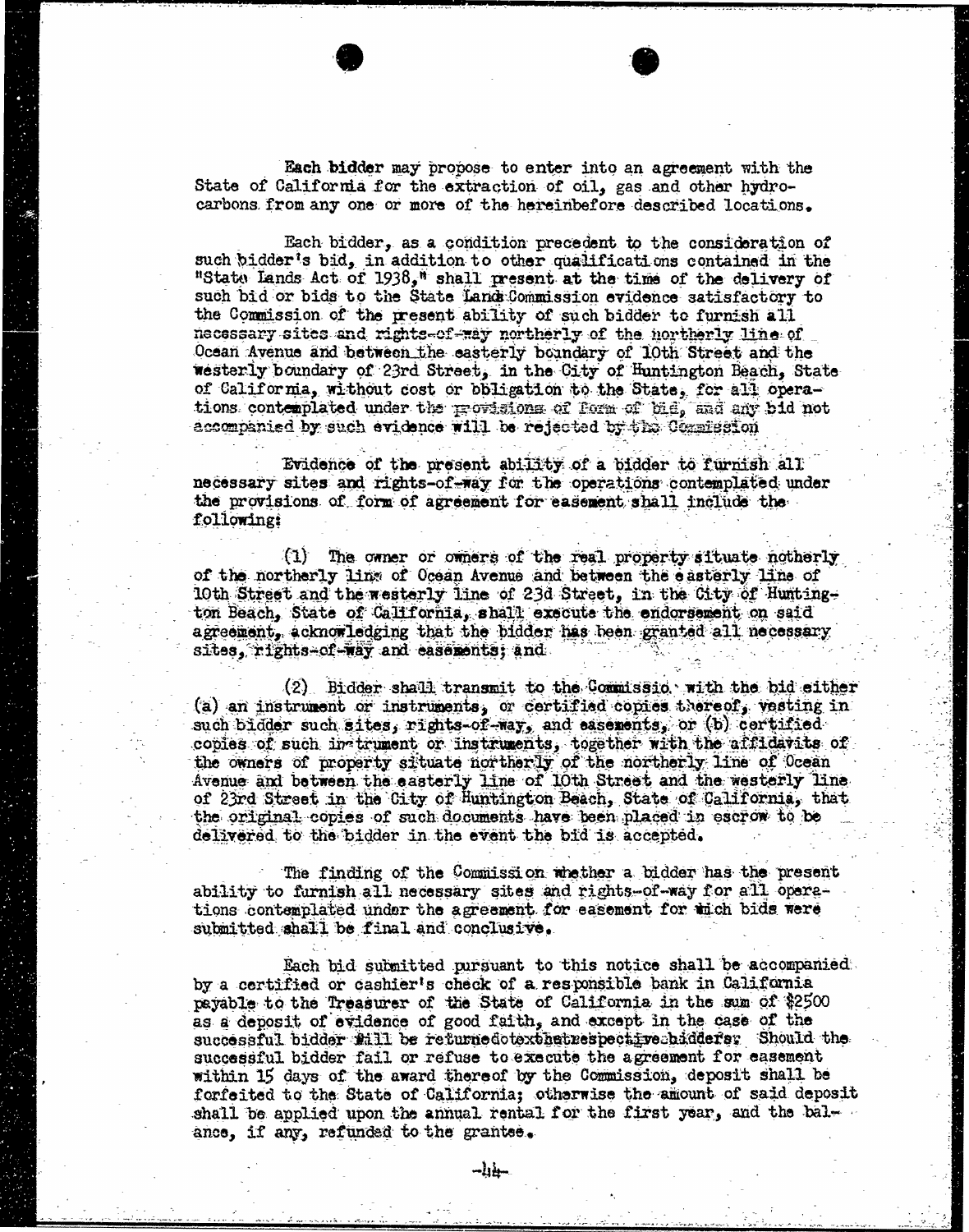All bids made pursuant to this notice shall be addressed to the State Lands Commission, sealed and delivered to the State Lands. Commission, Room 301, California State Building, Los Angeles, on or before 10 o'clock  $a_{\bullet}m_{\bullet}$ , of the 29th day of October, 1938. Upon the sealed envelope containing such bid shall be written "Bid of (name of bidder) made pursuant to the notice of intention of the State Lands Commission to enter into agreement for extraction of oil, gas and other hydrocarbons from submerged lands in the County of Orange, State of California."

Bids received pursuant to this notice will be publicly opened at 10:30 a,m., October 29, 1938, in Room 301, California State Building, Los Angeles, or at such later time and date as the Commission shall determine.

Form of bid entitled "Agreement for Easement Huntington Beach, " may be obtained at the office of the Commission, Room 301, California State Building, Los Angeles , California.

A map showing the locations hereinbefore described may be viewed in Room 301, California State Building, Los Angeles, California.

The Commission reserves the right to reject any and all bids re-<br>ceived pursuant to this notice.

STATE LANDS COMMISSION

By

Webb Shadle, Executive Officer.

That those certain ten locations of submergedlands situate in the County of Orange, State of California, are more specifically described as follows, to wit:

| <b>WELL</b>   | COORDINATES OF COURSE AT -4200 FEET    |      | BEARING OF MAXIMUM ALLOWABLE  |
|---------------|----------------------------------------|------|-------------------------------|
| LOCATION-     | (Origin of coordinates is inter-       |      | PERFORATED LENGTH HORIZONTAL  |
| <b>NUMBER</b> | section of centerlines of Ocean Ave.   |      | PORTION OF PROJECTION OF HOLE |
|               | and 23rd St., Huntington Beach, Calif. | HOLE |                               |
|               |                                        |      |                               |

|            | SOUTH                      | WEST                        | <b>EAST</b>         |                                  |                      |
|------------|----------------------------|-----------------------------|---------------------|----------------------------------|----------------------|
| 400        | $2165$ ft.                 | 1625 ft.                    |                     | Ų<br>54°30<br>S.                 | 3200 ft.             |
| 101        | <b>STO</b><br>$\mathbf{H}$ | 1215<br>Ħ                   |                     | K<br>S<br>44 15'                 | ₩.<br>3200           |
| 402        | 2820:<br>∴Ħ                | Ħ<br>860                    |                     | W<br>S<br>ី 30 រ<br>51           | Ħ<br>3200            |
| ·403       | 3145<br>'N                 | Ń<br>485                    |                     | ₩<br>S<br>"301<br>$-110$         | Ħ<br>3200            |
|            | 3470<br>Ħ.                 | 100<br>-11                  |                     | Ħ<br>יי 30י′<br>S<br>4O          | 3200<br>Ŋ            |
| 104<br>105 | 3895<br>Ħ                  | 390 Lt.                     | 390 Ft.             | $\mathbf{H}$<br>S.<br>$10 - 30$  | 3200<br>Ħ            |
| 406        | 3490<br>Ħ                  | المريد بيد<br>الرياضي<br>H. | 735<br>ो।           | ₩<br>40 <b>"</b> 30 "<br>S       | $\mathbf{r}$<br>2900 |
| 407        | Ħ<br>3110                  |                             | 1060<br>$Y_{\cdot}$ | Ĥ<br>S<br>30 <sup>3</sup><br>ЦU  | 2600<br>Ŗ            |
| 408        | Ħ<br>2730                  |                             | n.<br>1390          | S<br>$40^{\circ}30^{\circ}$<br>W | - M<br>2300          |
| 409        | 2350<br>.N                 |                             | Ħ<br>1715           | W<br>$40°30*$<br>S               | 2000<br>ा            |

-45-